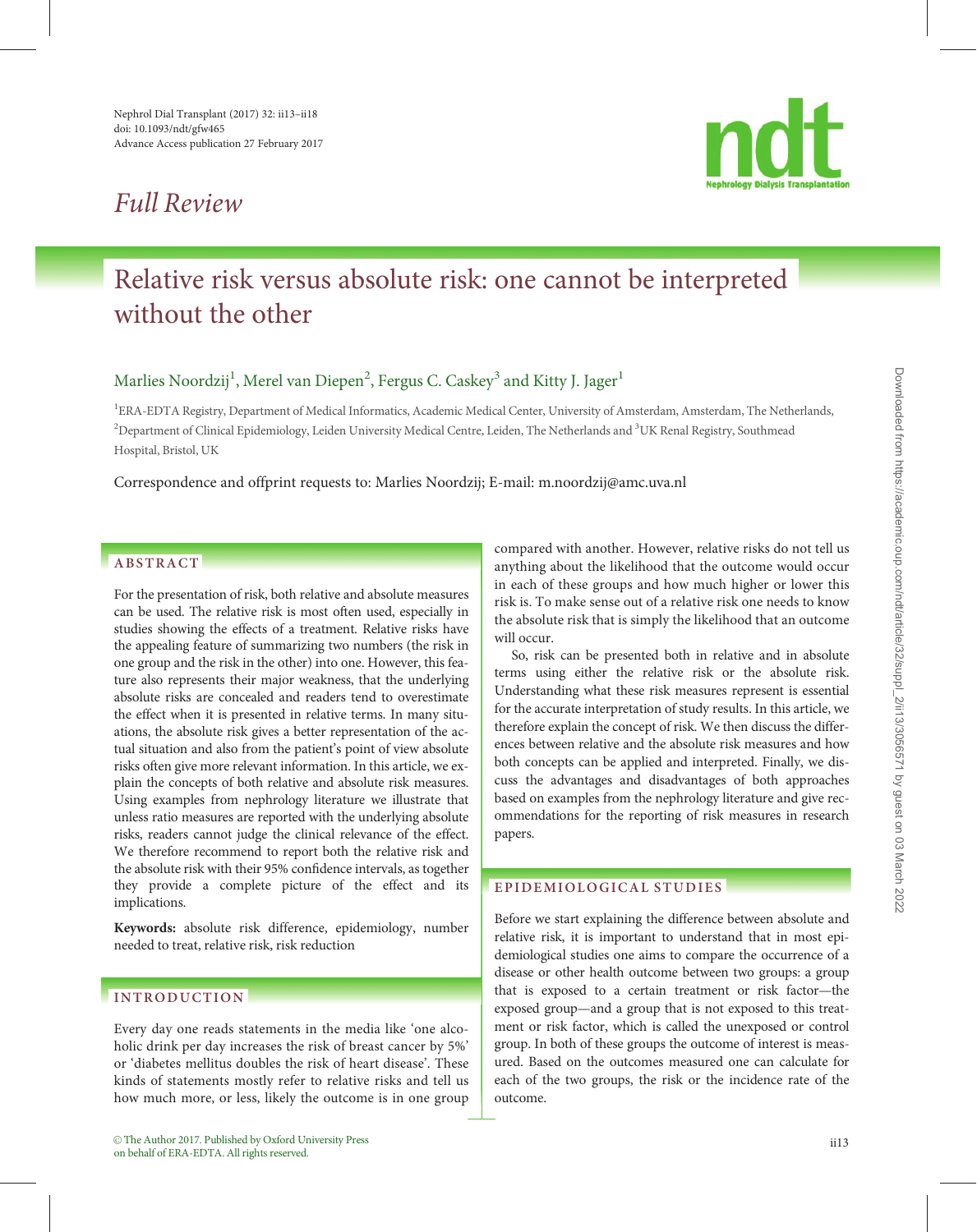#### <span id="page-1-0"></span>WHAT IS RISK?

In a group that is free of the outcome of interest at the start of observation, risk, in the strict sense of the term, is the ratio of the number of subjects developing the outcome of interest over a specific time period to the total number of subjects followed over that same period of time (Box 1) [[1,](#page-4-0) [2\]](#page-4-0). Risk is expressed as a percentage or proportion and can only be correctly interpreted if the time period to which the risk applies is defined [[2](#page-4-0)]. The risk of death may be the simplest example showing why this is necessary. Everyone can be sure that their risk of death in the next 200 years is 100%, while the risk of death in the next week will be very small for most people.

A drawback of calculating a risk using the simple formula (Box 1) is that all subjects need to have a complete follow-up because the risk formula provides strongly biased results when there are subjects lost to follow-up. However, the longer subjects are followed over time, the higher the chance that they will be lost to follow-up.

Also the occurrence of so-called competing events will lead to biased results because subjects are then no longer at risk of developing the outcome of interest [\[3\]](#page-4-0). For example, if one aims to study the risk of dying from cancer and a subject dies from a myocardial infarction, he or she is no longer at risk of dying from cancer. The risk of dying from other causes can then be considered as 'competing' with the risk of the event of interest.

Because competing events and loss to follow-up often play a significant role, in practice often more advanced statistical

| Box 1: Overview of absolute and relative measures of<br>risk                                                                                                                                                                                                                                                                                                                                                                                                                     |                               |                               |           |                |
|----------------------------------------------------------------------------------------------------------------------------------------------------------------------------------------------------------------------------------------------------------------------------------------------------------------------------------------------------------------------------------------------------------------------------------------------------------------------------------|-------------------------------|-------------------------------|-----------|----------------|
|                                                                                                                                                                                                                                                                                                                                                                                                                                                                                  | Outcome Outcome<br><b>Yes</b> | of interest of interest<br>No | Total     | Person<br>time |
| Exposed to<br>risk factor                                                                                                                                                                                                                                                                                                                                                                                                                                                        | a                             | b                             | $a + b$   | T1             |
| Unexposed to<br>risk factor                                                                                                                                                                                                                                                                                                                                                                                                                                                      | C                             | d                             | $c + d$   | T0             |
| Total                                                                                                                                                                                                                                                                                                                                                                                                                                                                            |                               | $a+c$ $b+d$                   | $a+b+c+d$ |                |
| $a$ = number of incident cases in 1 year in the exposed group.<br>$a + b$ = total number of subjects at risk of the outcome of interest at inclusion in<br>the exposed group.<br>$c$ = number of incident cases in 1 year in the unexposed group.<br>$d$ = total number of subjects at risk of the outcome of interest at inclusion in the<br>unexposed group.<br>$T1$ = person time of subjects in the exposed group.<br>$T0$ = person time of subjects in the unexposed group. |                               |                               |           |                |
| Risk (assuming there is no loss to follow-up and no competing event during the<br>first year):<br>Risk at 1 year after inclusion in exposed group $(R1) = a/a + b$<br>Risk at 1 year after inclusion in unexposed group $(R0) = c/c + d$                                                                                                                                                                                                                                         |                               |                               |           |                |
| Incidence rate:<br>Incidence rate in exposed group $(I1) = a/T1$<br>Incidence rate in unexposed group $(I0) = c/T0$                                                                                                                                                                                                                                                                                                                                                              |                               |                               |           |                |
| Relative measure of the effect:<br>Risk ratio = relative risk $(RR) = R1/R0$<br>Incidence rate ratio $=$ $I1/I0$                                                                                                                                                                                                                                                                                                                                                                 |                               |                               |           |                |
| Absolute measure of the effect:<br>Risk difference = $R1 - R0$<br>Number needed to treat $= 1$ /risk difference                                                                                                                                                                                                                                                                                                                                                                  |                               |                               |           |                |
|                                                                                                                                                                                                                                                                                                                                                                                                                                                                                  |                               |                               |           |                |

methods need to be applied, such as the Kaplan–Meier method, which is a method for survival analysis. Alternatively, the incidence rate may be used instead of risk. The incidence rate is the ratio of the number of subjects developing the outcome of interest to the time at risk of that outcome (Box 1) [[2](#page-4-0)]. The advantage of the incidence rate is that the time a subject is 'at risk' of developing the outcome, the so-called person time, is taken into account. As a result, the incidence rate reflects the speed at which outcomes occur.

Another measure that is very similar to the incidence rate and that is specifically used in survival analysis is the hazard rate. In the context of survival analysis, the hazard rate reflects the number of deaths (or other events) in relation to the time at risk of death (or another event) [[4\]](#page-4-0). This means that the hazard rate can be thought of as the incidence rate of death or this other event. The slight difference between these two concepts is that the incidence rate provides an overall rate estimated for the entire period of observation, which thus assumes that the rate is constant over the period, while the hazard function in survival analysis may be estimated without this time-constant assumption. If the incidence rate is approximately constant over the entire period, it provides a good estimate of the hazard function [\[5\]](#page-4-0).

In this article, we will, for the sake of clarity, discuss 'risk' in the broadest sense of the word and this may include either the actual risk in the strict sense of the word, the incidence rate or the hazard rate.

#### RELATIVE MEASURES OF RISK

Based on the risks or incidence rates in the exposed and unexposed groups, one can calculate so-called measures of effect. The relative risk is such an effect measure that is commonly calculated in different types of study designs including randomized controlled trials (RCTs) and cohort studies, and reflects the strength of an association between an exposure and an outcome [\[6\]](#page-4-0). As was explained before, in these studies one generally aims to compare the occurrence of a disease or other health outcome between the exposed and unexposed group. The relative risk is the ratio of the risk in the exposed group to the risk in the unexposed group, as is summarized in Box 1.

Depending on the study design and statistical method applied, the relative risk can be presented using different measures of effect, such as the incidence rate ratio and hazard ratio. Relative measures of effect range from 0 to infinity and are free of unit. Their interpretation is similar and straightforward; a relative risk of 1.0 indicates that the risk is the same in the exposed and unexposed groups. A relative risk greater than 1.0 indicates that there is an increased risk in the exposed group compared with the unexposed group, whereas a relative risk less than 1.0 indicates a reduction in the risk in the exposed group compared with the unexposed group. For example, a relative risk of 1.5 means that the risk of the outcome of interest is 50% higher in the exposed group than in the unexposed group, while a relative risk of 3.0 means that the risk in the exposed group is three times as high as in the unexposed group. Conversely, a

| | | | | | | | | | | | | | | | | | | | | | | | | | | | | | | | | | | | | | | | | | | | | | | | | | | | | | | | | | | | | | | | | | | | | | | | | | | | | | | | | | | | | | | | | | | | | | | | | | | | | | | | | | | | | | | | | | | | | | | | | | | | | | | | | | | | | | | | | | | | | | | | | | | | | | | | | | | | | | | | | | | | | | | | | | | |

| | | |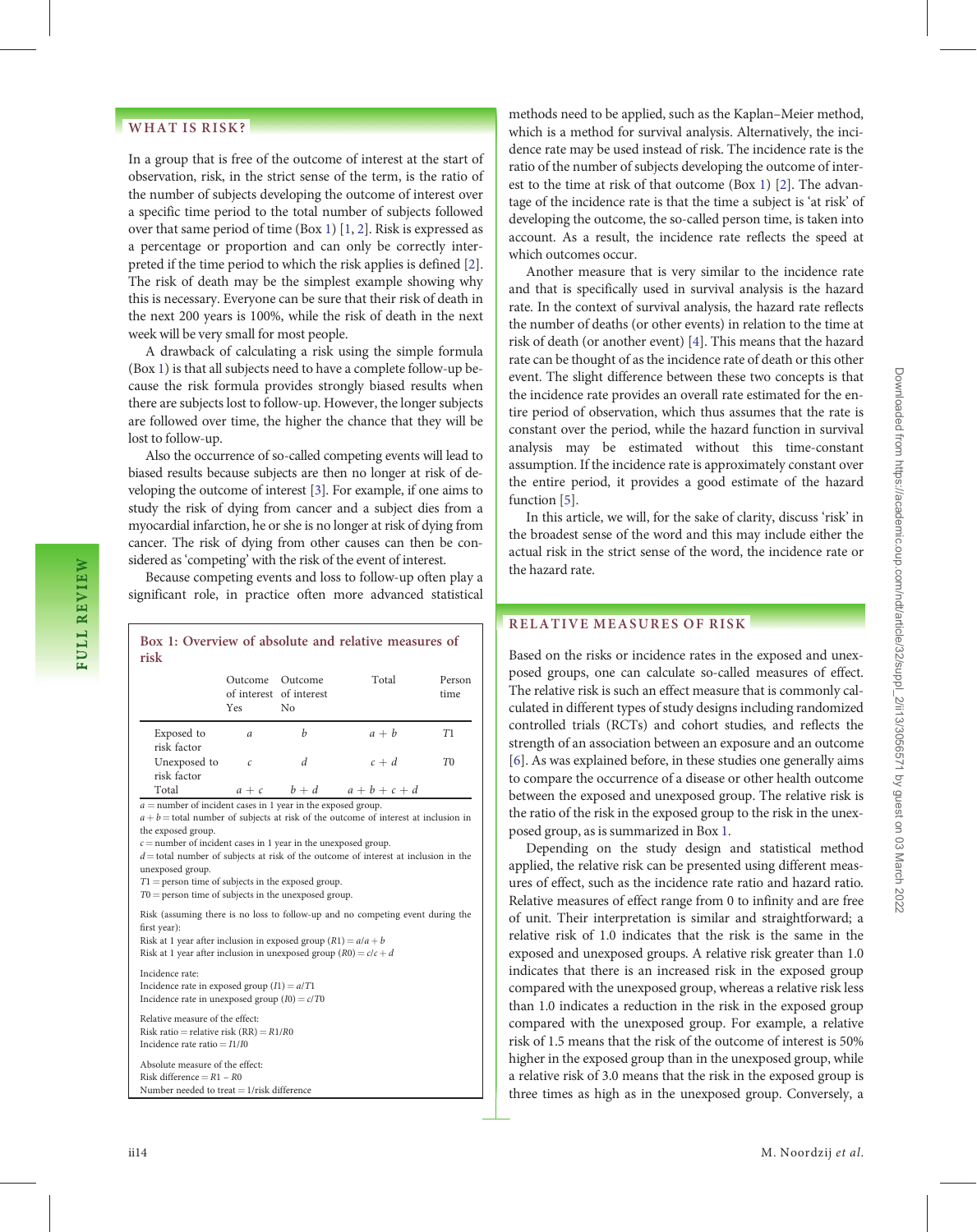relative risk of 0.8 means that the risk in the exposed group is 20% lower than in the unexposed group.

Nevertheless, the sole reporting of relative risks has a major drawback, because it may obscure the magnitude of the effect of an intervention. When relative risks are used for the presentation of effects of a treatment, this can make the treatment seem better than it actually is. For example, investigators may claim that a certain treatment reduces mortality by 50% when the intervention reduces death rates from 0.002% to 0.001%, an improvement the clinical relevance of which may be questioned.

Relative risks can become extremely large when the chance of an event in the unexposed group is low. For instance, last year Vogelzang et al. published a study in which they aimed to quantify the mortality risk attributed to infections and malignancies in dialysis patients and kidney transplant recipients when compared with the general population [[7](#page-4-0)]. For infectionrelated mortality the investigators found an overall mortality rate ratio (adjusted for age and sex) that was 82-fold higher in dialysis patients than in the general population. This relative risk of 82 was already impressive, but for some specific patient groups the relative risk was even higher. For example, for women aged 20–29 years, the mortality rate ratio was as high as 565, meaning that women in that age category who were treated with dialysis had a 565 times higher risk of dying from infections than women of the same age in the general population. This tremendously large relative risk was simply caused by the extremely low occurrence of death from infections of 0.01 per 1000 patient years in the unexposed group represented by the general population.

So, when the outcome is rare in the general population, a large relative risk may not be so important for public health, although it can be important to an individual in a high risk category. Conversely, when the outcome of interest is common—also in the control group—even a moderately increased relative risk might indicate clinically important differences in public health terms.

#### ABSOLUTE MEASURES OF RISK

Risk can also be expressed in absolute terms by means of the absolute risk difference (synonym: attributable risk). This absolute measure of effect represents the difference between the risks in two groups; usually between an exposed and an unexposed





Unexposed group Risk = 2/60 = 0.03 =3 %

group (Box [1](#page-1-0)). Since we define risk in the broadest sense of the word, in this article a risk difference can reflect either the difference between two risks (expressed as percentage), or between two incidence rates or hazard rates (expressed as number of events per time unit).

Absolute risk differences can be very small and even an extremely effective treatment or other important exposure may not lead to a substantial absolute risk difference. Nevertheless, the information that risk differences provide give, in some situations, better insight into what is really going on when compared with relative risks. For example, in 2013 newspapers reported a '70% increase in cancer risk' among females exposed as infants to the Fukushima Daiichi nuclear disaster in Japan in 2011. This relative risk was drawn from statistics showing that about 1.25 out of every 100 girls (1.25%) in the area developed thyroid cancer due to the radiation exposure, instead of the natural rate of about 0.75%.

Indeed, this is an increase of almost 70%. However, experts from the World Health Organization correctly emphasized that due to the low baseline rates of thyroid cancer, even a large relative increase represents a small absolute increase in risks of 0.50% [[8](#page-4-0)].

In Figures 1 and [2](#page-3-0), it is illustrated how two completely different scenarios with different background risks can lead to the same relative risk. We present a hypothetical study including 120 subjects: 60 in the group exposed to an environmental factor and 60 in the unexposed group. At the end of the follow-up period of 2 years the occurrence of the outcome of interest is measured in both groups. In Figure 1, we see the situation in which the outcome of interest is rare. There were three cases in the exposed group and two in the unexposed group, resulting in risks of 5% and 3% in 2 years, respectively. These risks resulted in a relative risk of 1.67, meaning that the risk of the disease was 67% higher in the exposed group. However, the underlying risks were low and also the absolute risk difference was small (2%). In Figure [2,](#page-3-0) a similar study is presented that found exactly the same relative risk of 1.67. The underlying risks were, however, much higher and also the absolute risk difference was substantially larger: 24%. These figures clearly show why reporting only the relative risk gives incomplete information.

Finally, the following example once more illustrates how the presentation of absolute risks gives insight into the actual size of a risk. Muzaale et al. aimed to assess whether kidney donors

Relative risk  $= 0.05/0.03 = 1.67$ Absolute risk difference  $= 0.05 - 0.03 = 0.02 = 2%$ 

| | | | | | | | | | | | | | | | | | | | | | | | | | | | | | | | | | | | | | | | | | | | | | | | | | | | | | | | | | | | | | | | | | | | | | | | | | | | | | | | | | | | | | | | | | | | | | | | | | | | | | | | | | | | | | | | | | | | | | | | | | | | | |

FIGURE 1: Hypothetical example of a study including 120 subjects: 60 in the group exposed to an environmental factor and 60 in the unexposed group. After 2 years of follow-up it was measured whether subjects had the outcome of interest (black) or did not have the outcome of interest (white).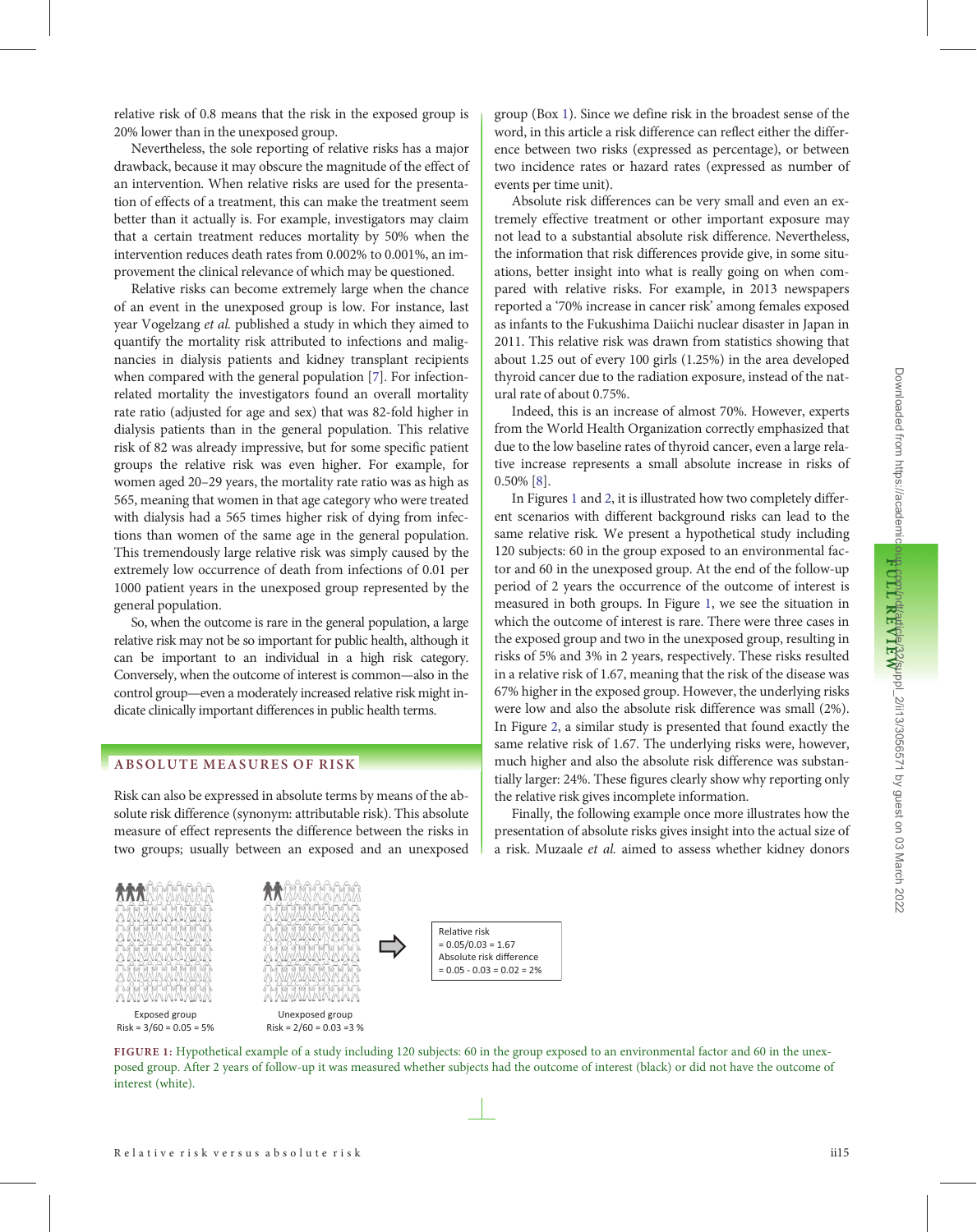<span id="page-3-0"></span>



Exposed group  $Risk = 40/60 = 0.66 = 66%$ 

Unexposed group  $Risk = 24/60 = 0.40 = 40%$ 

Relative risk  $= 0.66/0.40 = 1.67$ Absolute risk difference  $= 0.66 - 0.40 = 0.24 = 24\%$ 

FIGURE 2: Hypothetical example of a study including 120 subjects: 60 in the group exposed to an environmental factor and 60 in the unexposed group. After 2 years of follow-up it was measured whether subjects had the outcome of interest (black) or did not have the outcome of interest (white).

> | | | | | | | | | | | | | | | | | | | | | | | | | | | | | | | | | | | | | | | | | | | | | | | | | | | | | | | | | | | | | | | | | | | | | | | | | | | | | | | | | | | | | | | | | | | | | | | | | | | | | | | | | | | | | | | | | | | | | | | | | | | | | |

have a higher risk of developing end-stage renal disease (ESRD) than subjects from the general population [[9](#page-4-0)]. For that purpose they compared the risk of developing ESRD in donors with a cohort of non-donors who were at an equally low risk of renal disease and free of contraindications for living donation. They found that the risk of ESRD was indeed higher in donors than in the matched non-donors. However, the absolute risk increase was only small. The difference in the incidence between the living donors (i.e. those exposed to donor nephrectomy) and the non-donor control group was reported as the absolute risk difference. They found that the absolute risk of ESRD was highest in the black race group, with an incidence of 74.7 per 10 000 among black donors and of 23.9 per 10 000 among black nondonors, resulting in an absolute risk increase in this race group of 50.8 per 10 000.

Not only in the reporting of studies are absolute risk measures important. Also from the patient's point of view, an absolute risk measure provides the most information because it expresses what they can expect from certain treatment options. To predict the risk of an outcome for individual patients and thus to identify patients at high risk, prediction models can be used. The risk predictions or risk scores resulting from these models reflect individual absolute risk estimates and can be applied for different purposes, as is described in the paper by van Diepen et al. in this issue of Nephrology Dialysis Transplantation [\[10](#page-4-0)].

#### NUMBER NEEDED TO TREAT

The absolute risk difference can be used to calculate the number needed to treat (NNT), which is a relevant measure in the evaluation of the effectiveness of a healthcare intervention, typically a treatment with medication [[6](#page-4-0)]. The NNT is the inverse of the absolute risk difference and can thus simply be calculated by dividing 1 by the absolute risk difference (Box [1\)](#page-1-0). It is mostly used to evaluate (the prevention of) adverse outcomes. In an attempt to prevent adverse outcomes, the NNT is the average number of patients who need to be treated to prevent one additional adverse outcome. The ideal NNT would be 1, meaning that all patients who are receiving the studied treatment show an improvement, while none of the patients receiving the control treatment shows an improvement. The higher the NNT, the less effective the treatment. Usually a NNT between 20 and 50 is considered as a good score. For example, suppose one aims to study a new drug and the study results show that the risk of the disease was 0.14 (14%) in the group exposed to the new drug and 0.18 (18%) in the control group unexposed to the drug. The absolute risk reduction would then be  $0.18 - 0.14$   $=$   $0.04$ , yielding a NNT of  $1/0.04 = 25$ . This means that 25 patients need to be treated with the new drug to prevent one new case of the disease, which can be considered as a good result that supports the use of the new drug.

#### REPORTING OF RISK MEASURES

In many reports about the benefits of treatments results are presented as relative risk reductions rather than absolute risk reductions. Both doctors and lay people tend to overestimate the effect when it is presented in terms of relative risk. Already in 1994, Bucher et al. showed that physicians' views of the effectiveness of lipid-lowering drugs and the decision to prescribe such drugs is affected by the predominant use of the reduction of relative risk in trial reports and advertisements [\[11\]](#page-4-0). For clinical interpretation, however, it is useful to report both the relative risk and the risks per group with the absolute risk difference. In addition, it is important to report their 95% confidence interval to give information about the precision of the result and the statistical significance. A relative risk is considered statistically significant when the value of 1.0 is not in the 95% confidence interval, whereas absolute risk differences are considered statistically significant when the value of 0.0 is not in the 95% confidence interval.

In 2011, Hochman and McCormick published a systematic review on endpoint selection and relative versus absolute risk reporting in published medication trials [[12](#page-4-0)]. For this purpose they analysed all randomized medication trials published in the six highest impact general medicine journals between June 2008 and September 2010 and determined the percentage of papers reporting results in the abstract only in relative terms. Of the 316 identified trials, 157 reported positive and statistically significant findings. Nevertheless, 69 (44%) of these positive trials reported only relative and no absolute measures of risk in their abstract. Similar findings were reported by Schwartz et al., who performed a survey of abstracts of 222 articles published in leading medical journals [\[13](#page-4-0)]. They found that this problem was

FULL REVIEW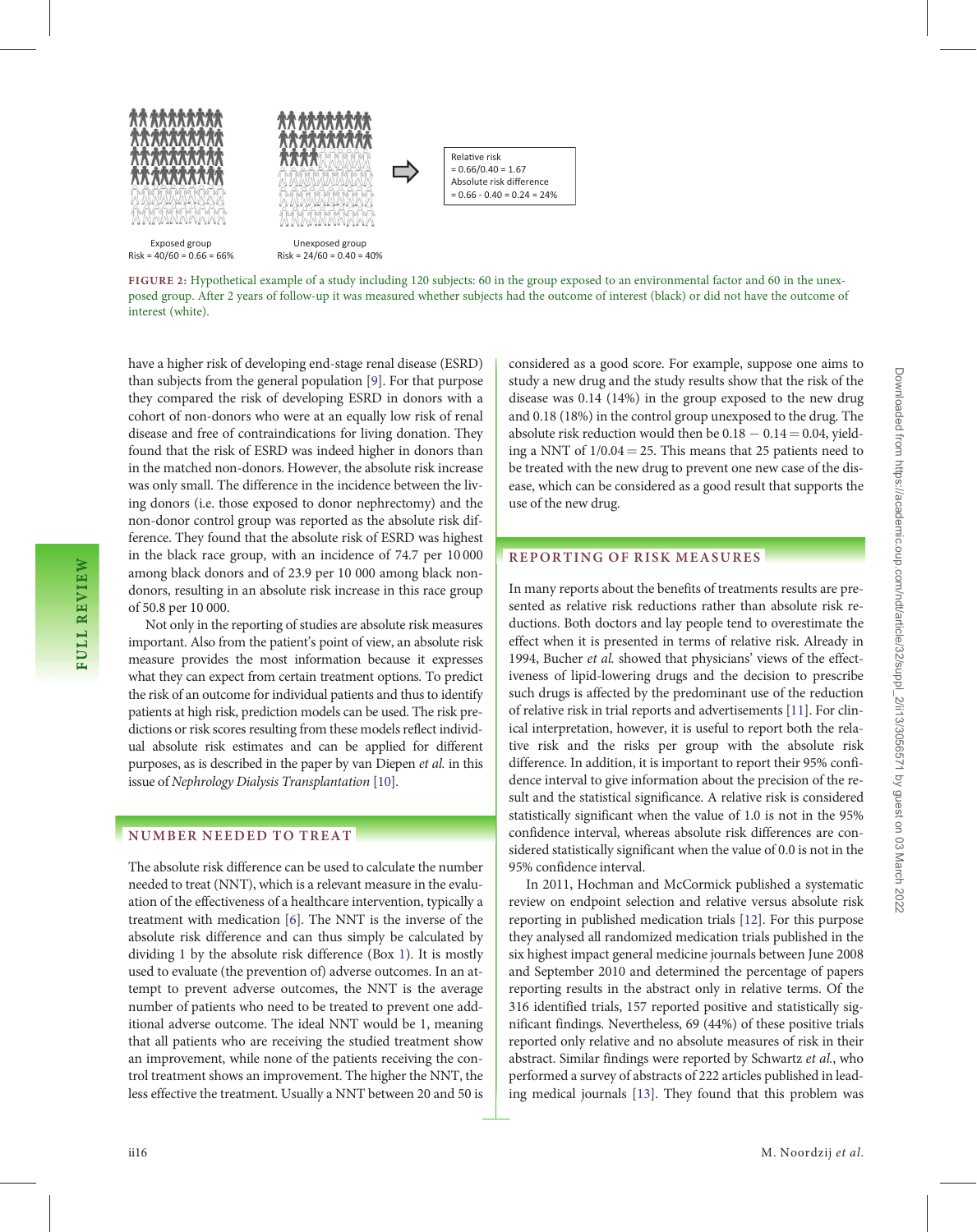#### <span id="page-4-0"></span>Box 2: Recommendations on the reporting of relative and absolute risk measures in the CONSORT and STROBE statements

CONSORT (version 2010): Item 17b: 'For binary outcomes, presentation of both absolute and relative effect sizes is recommended' [14, 15]

STROBE (2007): Item 16c: 'If relevant, consider translating estimates of relative risk into absolute risk for a meaningful time period' [\[16,](#page-5-0) [17\]](#page-5-0)

even larger in observational studies than in RCTs; in 62% of abstracts of randomized trials both relative and absolute risk measures were given, while this was only the case in 21% of abstracts of cohort studies. This difference is hardly surprising because in cohort studies usually the effect of multiple exposures is studied, while only one exposure is studied in most RCTs. Especially when all effects should be described within a limited number of words, such as in an abstract, it may be more difficult to add absolute effect measures.

In 1996, the first version of the Consolidated Standards of Reporting Trials (CONSORT) statement was published to improve the quality of the reporting of the results of RCTs. A second update of the guideline—published in 2010—recommends that both the relative effect and the absolute effect should be reported with their confidence intervals, as neither the relative nor the absolute measure alone gives a complete picture of the effect and its implications (Box 2) [14]. In addition, the study group recommends that 'for binary outcomes, the denominators or event rates should be reported so that readers can understand how risk ratios and risk differences are calculated' [15]. So, results should not be presented solely as summary measures, such as relative risks.

The 'STrengthening the Reporting of OBservational studies in Epidemiology' (STROBE) statement for the reporting of results from observational studies such as cohort studies and casecontrol studies was published in 2007 [\[16](#page-5-0), [17](#page-5-0)]. This guideline recommends 'to consider translating estimates of relative risk into absolute risk if this is possible' (Box 2). Although these two widely accepted and applied statements for the reporting of studies give clear recommendations about the reporting of relative and absolute measures of risk, it seems that not all their recommendations are very well adopted in practice. This was confirmed by a recent study by Rao et al. showing continuing deficiencies in the reporting of STROBE items and their subcriteria in cohort studies focusing on chronic kidney disease [[18\]](#page-5-0). Their study demonstrated weak evidence of improvement in the overall reporting quality of cohort studies in nephrology between the period before and after publication of the STROBE statement.

#### CONCLUSION AND RECOMMENDATIONS

In conclusion, risk can be presented both in relative and in absolute terms using either the relative risk or the absolute risk difference. The relative risk is often used, especially in studies showing the benefits of a treatment. However, relative risks may obscure the magnitude of the effect of an intervention and readers tend to overestimate the effect when it is presented in relative terms. Unless ratio measures are reported with the underlying actual risks per group, readers cannot judge the clinical significance of the effect. Reporting also the risk per group and the absolute risk difference gives a better representation of the actual situation, and also from the patient's point of view absolute risk measures often give more relevant information.

We therefore recommend the following when reporting measures of risk. Both the relative risk and the absolute risk difference with their 95% confidence intervals should be reported, as together they provide a complete picture of the effect and its implications. In general, it is important to keep in mind that one should always report the time period to which the risk applies.

#### CONFLICT OF INTEREST STATEMENT

None declared. The results presented in this article have not been published previously in whole or part.

#### **REFERENCES**

| | | | | | | | | | | | | | | | | | | | | | | | | | | | | | | | | | | | | | | | | | | | | | | | | | | | | | | | | | | | | | | | | | | | | | | | | | | | | | | | | | | | | | | | | | | | | | | | | | | | | | | | | | | | | | | | | | | | | | | | | | | | | | | | | | | | | | | | | | | | | | | | | | | | | | | | | | | | | | | | | | | | | | | | | | |

- 1. Rothman KJ. Epidemiology. An Introduction. New York, NY: Oxford University Press, 2002
- 2. Jager KJ, Zoccali C, Kramar R et al. Measuring disease occurrence. Kidney Int 2007; 72: 412–415
- 3. Noordzij M, Leffondre K, van Stralen KJ et al. When do we need competing risks methods for survival analysis in nephrology? Nephrol Dial Transplant 2013; 28: 2670–2677
- 4. van Dijk PC, Jager KJ, Zwinderman AH et al. The analysis of survival data in nephrology: basic concepts and methods of Cox regression. Kidney Int 2008; 74: 705–709
- 5. Andersen PK, Geskus RB, de Wiite T et al. Competing risks in epidemiology: possibilities and pitfalls. Int J Epidemiol 2013; 2: 861–870
- 6. Tripepi G, Jager KJ, Dekker FW et al. Measures of effect: relative risks, odds ratios, risk difference, and 'number needed to treat'. Kidney Int 2007; 72: 789–791
- 7. Vogelzang JL, van Stralen KJ, Noordzij M et al. Mortality from infections and malignancies in patients treated with renal replacement therapy: data from the ERA-EDTA registry. Nephrol Dial Transplant 2015; 30: 1028–1037
- 8. [http://www.reuters.com/article/us-japan-nuclear-cancer-idUSBRE91R0D42](http://www.reuters.com/article/us-japan-nuclear-cancer-idUSBRE91R0D420130228) [0130228](http://www.reuters.com/article/us-japan-nuclear-cancer-idUSBRE91R0D420130228) (10 June 2016, date last accessed)
- 9. Muzaale AD, Massie AB, Wang MC et al. Risk of end-stage renal disease following live kidney donation. JAMA 2014; 311: 579–586
- 10. van Diepen M, Ramspek CL, Jager KJ et al. Prediction versus aetiology: common pitfalls and how to avoid them. Nephrol Dial Transplant 2017; 32 (Suppl 2): ii1–ii5
- 11. Bucher HC, Weinbacher M, Gyr K. Influence of method of reporting study results on decision of physicians to prescribe drugs to lower cholesterol concentration. BMJ 1994; 309: 761–764
- 12. Hochman M, McCormick D. Endpoint selection and relative (versus absolute) risk reporting in published medication trials. J Gen Intern Med 2011; 26: 1246–1252
- 13. Schwartz LM, Woloshin S, Dvorin EL et al. Ratio measures in leading medical journals: structured review of accessibility of underlying absolute risks. BMJ 2006; 333: 1248
- 14. Schulz KF, Altman DG, Moher D et al. CONSORT 2010 statement: updated guidelines for reporting parallel group randomised trials. BMJ 2010; 340: c332
- 15. Moher D, Hopewell S, Schulz KF et al. CONSORT 2010 explanation and elaboration: updated guidelines for reporting parallel group randomised trials. BMJ 2010; 340: c869